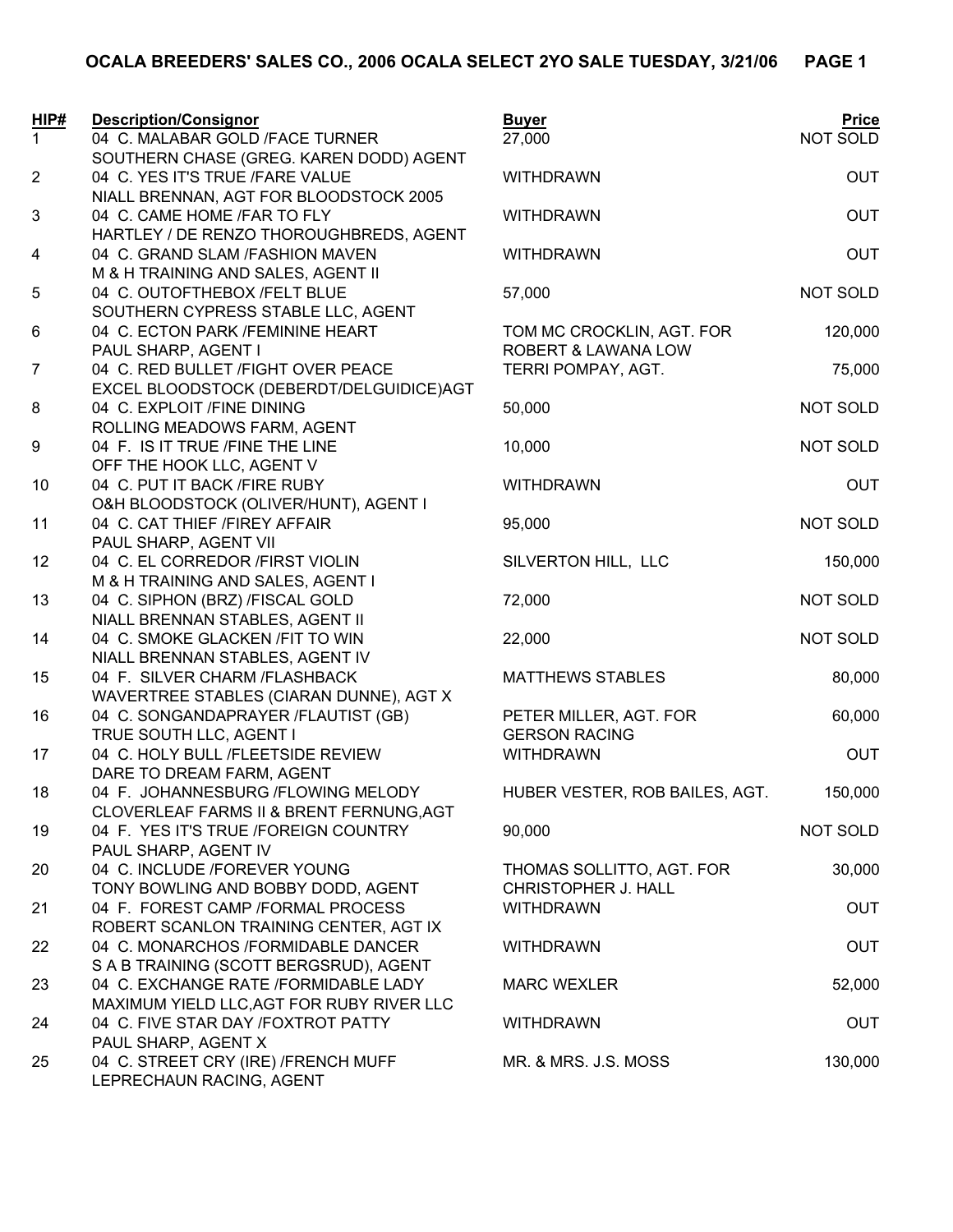| HIP# | <b>Description/Consignor</b>                                                    | <b>Buyer</b>                     | <b>Price</b>    |
|------|---------------------------------------------------------------------------------|----------------------------------|-----------------|
| 26   | 04 C. TIGER RIDGE /FRIVOLOUS FERGIE<br>NEW EPISODE TRAINING CENTER, INC., AGENT | MONTESANO RACING                 | 24,000          |
| 27   | 04 C. INCLUDE /FRONTIER FLAME                                                   | <b>WITHDRAWN</b>                 | <b>OUT</b>      |
|      | DONNA M. WORMSER, INC., AGENT                                                   |                                  |                 |
| 28   | 04 F. SONGANDAPRAYER /FROZE                                                     | ROBERT BARBARA, AGT. FOR         | 90,000          |
|      | <b>EISAMAN EQUINE</b>                                                           | <b>JOE BUCCI</b>                 |                 |
| 29   | 04 C. INDIAN CHARLIE /FUN BOUND                                                 | <b>WITHDRAWN</b>                 | <b>OUT</b>      |
|      | WESFIELD SALES (R & S SMITH), AGENT III                                         |                                  |                 |
| 30   | 04 C. EL CORREDOR / GAIL'S FALCON                                               | <b>WITHDRAWN</b>                 | <b>OUT</b>      |
|      | MOONSHADOW FARM (MARK/TINA CASSE), AGT                                          |                                  |                 |
| 31   | 04 F. OFFICER / GALLANTIN GAL                                                   | <b>JAY MANOOGIAN</b>             | 60,000          |
|      | T-SQUARE STUD, AGENT                                                            |                                  |                 |
| 32   | 04 F. BUDDHA / GALLANT NUMBER                                                   | <b>WITHDRAWN</b>                 | <b>OUT</b>      |
| 33   | EDDIE WOODS, AGENT L<br>04 F. FREUD /GAYE'S BLOSSOM                             | PETER & ELOISE CANZONE, SR. INC. | 37,000          |
|      | SEQUEL BLOODSTOCK (BECKY THOMAS), AGENT                                         |                                  |                 |
| 34   | 04 C. INCLUDE / GIN RUMMY JUDY                                                  | <b>NORTONS FARMS</b>             | 45,000          |
|      | <b>EISAMAN EQUINE</b>                                                           |                                  |                 |
| 35   | 04 F. TIZNOW / GIN RUNNING                                                      | <b>WITHDRAWN</b>                 | <b>OUT</b>      |
|      | ROBERT HARRIS, AGENT V                                                          |                                  |                 |
| 36   | 04 F. TALK IS MONEY / GIRLS GIRLS GIRLS                                         | 27,000                           | NOT SOLD        |
|      | ANOTHER EPISODE FARM, INC., AGENT                                               |                                  |                 |
| 37   | 04 F. CHEROKEE RUN / GLORY WAY                                                  | <b>ZAYAT STABLES</b>             | 440,000         |
|      | MAYBERRY FARM, AGENT                                                            |                                  |                 |
| 38   | 04 F. GRAND SLAM / GOING HER WAY                                                | <b>WITHDRAWN</b>                 | <b>OUT</b>      |
|      | STRAIGHTAWAY FARM WEST (M.BOWLING), AGT                                         |                                  |                 |
| 39   | 04 C. JOHANNESBURG / GOLDEN HATCHET<br>MAYBERRY FARM, AGENT                     | 70,000                           | NOT SOLD        |
| 40   | 04 C. GRAND SLAM / GOLDEN LAKE                                                  | JACK GOLDTHORPE, AGT.            | 85,000          |
|      | EDDIE WOODS, AGENT III                                                          |                                  |                 |
| 41   | 04 C. POINT GIVEN / GOLDEN SPELL                                                | <b>WITHDRAWN</b>                 | <b>OUT</b>      |
|      | O&H BLOODSTOCK (OLIVER/HUNT), AGENT III                                         |                                  |                 |
| 42   | 04 F. ORIENTATE / GOLD IN MY STARS                                              | 95,000                           | <b>NOT SOLD</b> |
|      | CLOVERLEAF FARMS II & BRENT FERNUNG, AGT                                        |                                  |                 |
| 43   | 04 F. GRAND SLAM / GONE PRIVATE                                                 | 75,000                           | NOT SOLD        |
|      | CARY FROMMER, AGENT I                                                           |                                  |                 |
| 44   | 04 C. SOUVENIR COPY / GREEDY GAL                                                | 18,000                           | NOT SOLD        |
|      | STRAIGHTAWAY FARM WEST (M.BOWLING), AGT                                         |                                  |                 |
| 45   | 04 C. DONERAILE COURT / GREY DAWN GREY                                          | JOHN W. SADLER, AGT.             | 190,000         |
| 46   | <b>GABRIEL DIXON, AGENT</b><br>04 F. YES IT'S TRUE /GROOVY BABE                 | 19,000                           | NOT SOLD        |
|      | STRAIGHTAWAY FARM WEST (M.BOWLING), AGT                                         |                                  |                 |
| 47   | 04 F. OFFICER / GUILTY PLEASURE                                                 | <b>ZAYAT STABLES</b>             | 230,000         |
|      | SEQUEL BLOODSTOCK (BECKY THOMAS), AGENT                                         |                                  |                 |
| 48   | 04 C. OUT OF PLACE / GWEDDA                                                     | <b>BILLY BADGETT</b>             | 100,000         |
|      | NIALL BRENNAN STABLES, AGENT XVIII                                              |                                  |                 |
| 49   | 04 C. SUCCESSFUL APPEAL /HEART ACE                                              | <b>BRIAN KORINER, AGT.</b>       | 160,000         |
|      | HARTLEY / DE RENZO THOROUGHBREDS, AGENT                                         |                                  |                 |
| 50   | 04 F. GRAND SLAM /HEAVENLY SUNSET                                               | 12,000                           | NOT SOLD        |
|      | STRAIGHTAWAY FARM WEST (M.BOWLING), AGT                                         |                                  |                 |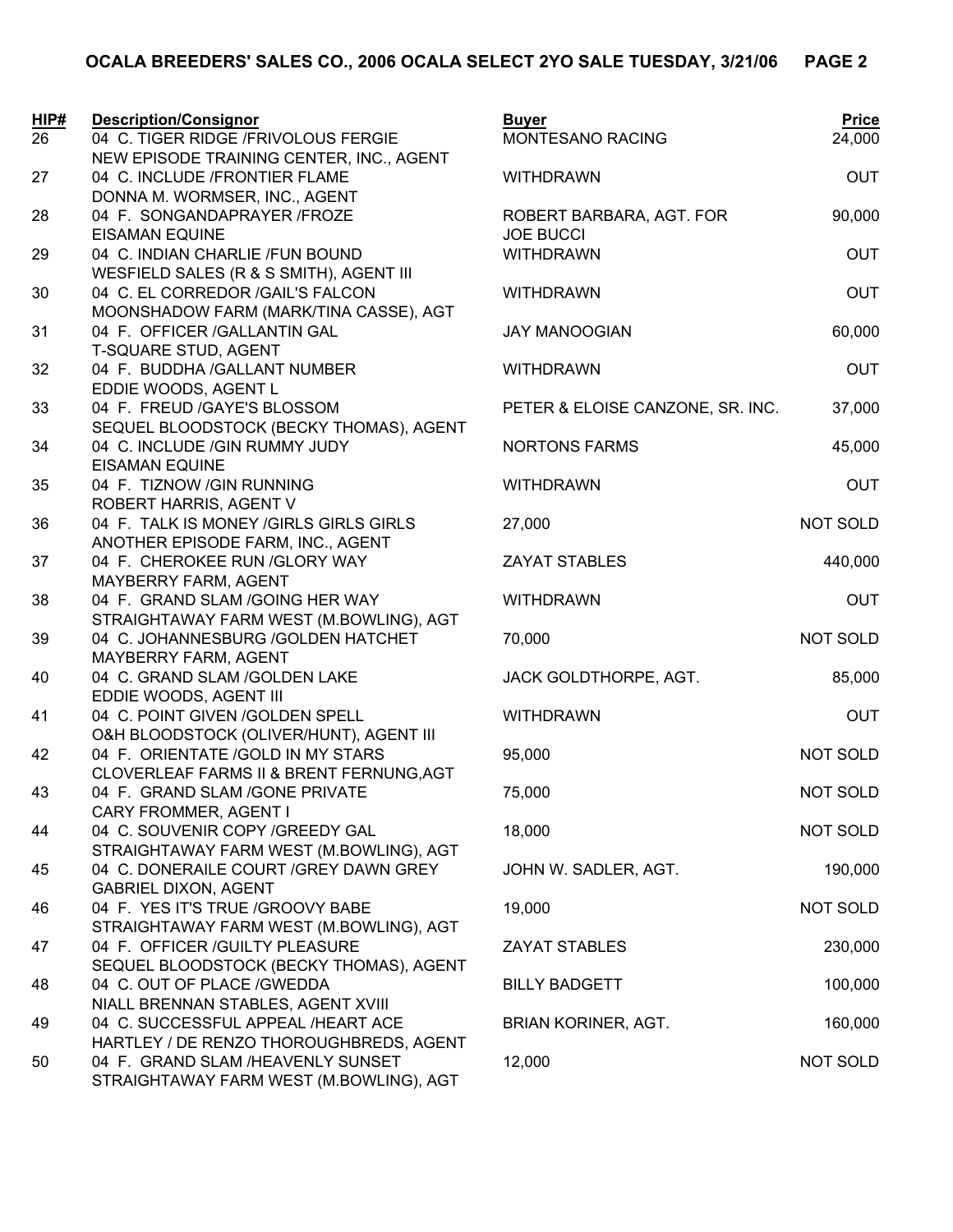| HIP# | <b>Description/Consignor</b>                                       | <b>Buyer</b>                   | <b>Price</b>    |
|------|--------------------------------------------------------------------|--------------------------------|-----------------|
| 51   | 04 C. SMOKE GLACKEN /HERAT'S GOLDENGIRL                            | STUART E. KARU, C/O POOR       | 100,000         |
|      | EXCEL BLOODSTOCK (DEBERDT/DELGUIDICE)AGT                           | <b>RICHARDS STABLE</b>         |                 |
| 52   | 04 F. MINARDI /HIGH WIND WARNING                                   | <b>WITHDRAWN</b>               | <b>OUT</b>      |
|      | NICK DE MERIC, AGENT XXIV                                          |                                |                 |
| 53   | 04 F. SWISS YODELER /HIT THE PAVEMENT                              | 47,000                         | <b>NOT SOLD</b> |
|      | NICK DE MERIC, AGENT II                                            |                                |                 |
| 54   | 04 C. ORIENTATE /HOLLOW MISS<br>TONY BOWLING AND BOBBY DODD, AGENT | 200,000                        | NOT SOLD        |
| 55   | 04 C. TALE OF THE CAT /HOLLY SUNSET                                | <b>WITHDRAWN</b>               | <b>OUT</b>      |
|      | PAUL SHARP, AGENT XI                                               |                                |                 |
| 56   | 04 C. TACTICAL CAT /HOLY FOREST                                    | JACK SMITH, III                | 55,000          |
|      | LEPRECHAUN RACING, AGENT                                           |                                |                 |
| 57   | 04 C. CARSON CITY /HOOTEN ANNIE                                    | 32,000                         | NOT SOLD        |
|      | EDDIE WOODS, AGENT III                                             |                                |                 |
| 58   | 04 F. PRECISE END /HOUSTON TUNE                                    | TIM RITVO, AGT. FOR PAUL       | 35,000          |
|      | MOONSHADOW FARM (MARK/TINA CASSE), AGT                             | KEATING, SR.                   |                 |
| 59   | 04 C. CHEROKEE RUN /HUSHED GOODBYE                                 | EDDIE KENNEALLY, AGT.          | 50,000          |
|      | NIALL BRENNAN STABLES, AGENT I                                     |                                |                 |
| 60   | 04 C. VALID EXPECTATIONS/I. C. CINDY                               | <b>WITHDRAWN</b>               | <b>OUT</b>      |
|      | SOUTHERN CYPRESS STABLE LLC, AGENT                                 |                                |                 |
| 61   | 04 C. YONAGUSKA /IDENTIFY (IRE)                                    | <b>WITHDRAWN</b>               | <b>OUT</b>      |
|      | JAMES LAYDEN, AGENT                                                |                                |                 |
| 62   | 04 C. BUDDHA /I DIED LAUGHING                                      | <b>WITHDRAWN</b>               | <b>OUT</b>      |
|      | EDDIE WOODS, AGENT VIII                                            |                                |                 |
| 63   | 04 C. HALO'S IMAGE /I'M A LOVE BUG                                 | <b>MARC WEXLER</b>             | 110,000         |
|      | NICK DE MERIC, AGENT I                                             |                                |                 |
| 64   | 04 C. FUSAICHI PEGASUS /I'M AN ISSUE                               | 250,000                        | NOT SOLD        |
| 65   | COSTANZO SALES, AGENT II<br>04 F. NOT FOR LOVE /IMPULSE SHOPPER    | 115,000                        | NOT SOLD        |
|      | NICK DE MERIC, AGENT XV                                            |                                |                 |
| 66   | 04 F. JOHANNESBURG /INARUCKUS                                      | <b>WITHDRAWN</b>               | <b>OUT</b>      |
|      | CLASSIC BLOODSTOCK (D.BRENDEMUEHL), AGT I                          |                                |                 |
| 67   | 04 C. TIGER RIDGE /INCH AWAY                                       | <b>WITHDRAWN</b>               | <b>OUT</b>      |
|      | NICK DE MERIC, AGENT XX                                            |                                |                 |
| 68   | 04 C. EL CORREDOR /INSIGHT TO HOPE                                 | <b>WITHDRAWN</b>               | <b>OUT</b>      |
|      | KINGS EQUINE, INC., AGENT II                                       |                                |                 |
| 69   | 04 C. STEPHEN GOT EVEN /INTERPRETIVE MOOD                          | <b>WITHDRAWN</b>               | <b>OUT</b>      |
|      | AMERICAN EQUISTOCK, INC. AGENT                                     |                                |                 |
| 70   | 04 F. DELAWARE TOWNSHIP /ISLAND MARKET                             | <b>WITHDRAWN</b>               | <b>OUT</b>      |
|      | ROBERT SCANLON TRAINING CENTER, AGT V                              |                                |                 |
| 71   | 04 C. BRAHMS /IT'S A LARK                                          | GLEN MENDEZ, AGT.              | 35,000          |
|      | HALCYON HAMMOCK FARM, AGENT<br>04 C. IS IT TRUE /IWANTODANCE       |                                | NOT SOLD        |
| 72   | LONGORIA TRAINING & SALES, INC.                                    | 47,000                         |                 |
| 73   | 04 F. EXCHANGE RATE /JACKET REQUIRED                               | TRACKMEN GOLF CLUB STABLE XIII | 60,000          |
|      | LEPRECHAUN RACING, AGENT                                           | LLC, LINDA RICE, AGT.          |                 |
| 74   | 04 C. LANGFUHR /JACKIE RAMOS                                       | <b>ERIC FEIN</b>               | 100,000         |
|      | EDDIE WOODS, AGENT III                                             |                                |                 |
| 75   | 04 F. JOHANNESBURG /JADED                                          | STUART E. KARU, C/O POOR       | 100,000         |
|      | PAUL SHARP, AGENT III                                              | <b>RICHARDS STABLE</b>         |                 |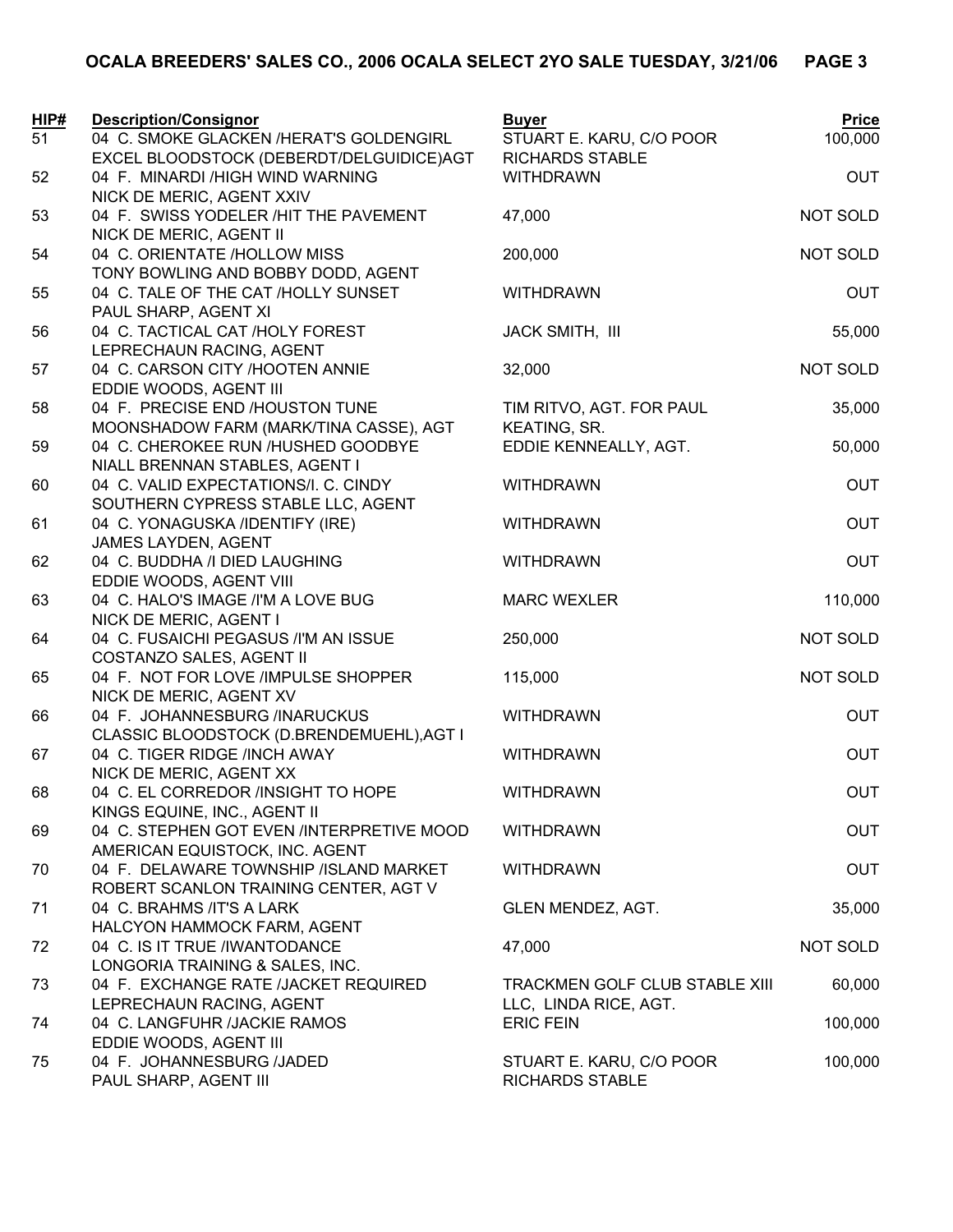| HIP# | <b>Description/Consignor</b>                                | <b>Buyer</b>                      | Price           |
|------|-------------------------------------------------------------|-----------------------------------|-----------------|
| 76   | 04 F. TIGER RIDGE /JAVA RIDGE                               | <b>HENRY COLLAZO</b>              | 27,000          |
|      | <b>BART BROOKSHIRE, AGENT</b>                               |                                   |                 |
| 77   | 04 C. BROKEN VOW /JAYLA                                     | RHINESHIRE FARM, BARRY            | 120,000         |
|      | <b>EISAMAN EQUINE</b>                                       | BERKELHAMMER, AGT.                |                 |
| 78   | 04 F. ANEES /JEANNIE THE MEANIE                             | <b>WITHDRAWN</b>                  | <b>OUT</b>      |
|      | OLD SOUTH FARM                                              |                                   |                 |
| 79   | 04 C. YES IT'S TRUE /JELLIED MADRILENE                      | MANNY TORTORA, AGT. FOR           | 100,000         |
|      | <b>EISAMAN EQUINE</b>                                       | <b>B&amp;B MATZ RACING STABLE</b> |                 |
| 80   | 04 F. TWO PUNCH / JELLIKA<br><b>EISAMAN EQUINE</b>          | <b>WITHDRAWN</b>                  | OUT             |
| 81   | 04 C. CHESTER HOUSE /JESSICA RAPID                          | <b>NORTONS FARMS</b>              | 55,000          |
|      | CLOVERLEAF FARMS II & BRENT FERNUNG, AGT                    |                                   |                 |
| 82   | 04 F. THUNDERELLO /JILLY                                    | 45,000                            | <b>NOT SOLD</b> |
|      | LEPRECHAUN RACING, AGENT                                    |                                   |                 |
| 83   | 04 F. MARIA'S MON /J J'S KITTY                              | <b>MATTHEWS STABLES</b>           | 95,000          |
|      | NICK DE MERIC, AGENT III                                    |                                   |                 |
| 84   | 04 F. DISTORTED HUMOR /JOI'S FLAME                          | <b>WITHDRAWN</b>                  | OUT             |
|      | NIALL BRENNAN STABLES, AGENT I                              |                                   |                 |
| 85   | 04 C. CAT THIEF /JORDANESQUE                                | RAYMOND MURRAY                    | 13,000          |
|      | TRADEWINDS FARM, AGENT II                                   |                                   |                 |
| 86   | 04 F. INDIAN CHARLIE /JOURNEY NORTH                         | 65,000                            | <b>NOT SOLD</b> |
|      | ROBERT SCANLON TRAINING CTR., AGT VIII                      |                                   |                 |
| 87   | 04 F. JOHANNESBURG /JOURNEYTOAFANTASY                       | 20,000                            | <b>NOT SOLD</b> |
|      | ROLLING MEADOWS FARM, AGENT                                 |                                   |                 |
| 88   | 04 C. STORM BOOT /JOYFUL CRYSTAL                            | 47,000                            | <b>NOT SOLD</b> |
| 89   | PAUL SHARP, AGENT VIII<br>04 C. PRIME TIMBER /JUST A BULLET | <b>ZAYAT STABLE</b>               | 75,000          |
|      | NEAL SIMS (ROHAN STABLE), AGENT I                           |                                   |                 |
| 90   | 04 F. SONGANDAPRAYER / JUST BIMI                            | BEAR STABLES, LTD.                | 100,000         |
|      | MOONSHADOW FARM, AGT FOR NORMAN CASSE                       |                                   |                 |
| 91   | 04 F. MR. GREELEY /KAYLEE QUEEN                             | <b>GREATHOUSE BLOODSTOCK</b>      | 70,000          |
|      | LEPRECHAUN RACING, AGENT                                    |                                   |                 |
| 92   | 04 C. SMOKE GLACKEN /KIRSTEN DOLL                           | <b>WITHDRAWN</b>                  | OUT             |
|      | TONY BOWLING AND BOBBY DODD, AGENT                          |                                   |                 |
| 93   | 04 C. WILD EVENT /KISKIS                                    | <b>WITHDRAWN</b>                  | <b>OUT</b>      |
|      | MURRAY SMITH, AGENT                                         |                                   |                 |
| 94   | 04 C. GOLD ALERT /KISSIN RENE                               | <b>WITHDRAWN</b>                  | <b>OUT</b>      |
|      | MOONSHADOW FARM (MARK/TINA CASSE), AGT                      |                                   |                 |
| 95   | 04 F. CHEROKEE RUN /KISS N MAKE UP                          | 45,000                            | <b>NOT SOLD</b> |
|      | COSTANZO SALES, AGENT I                                     |                                   |                 |
| 96   | 04 F. YES IT'S TRUE /KIT KAT KITTY<br><b>EISAMAN EQUINE</b> | <b>STAN HOUGH</b>                 | 140,000         |
| 97   | 04 C. BELONG TO ME /KOMBAT LAKE                             | JEFF TROSCLAIR, AGT. FOR          | 82,000          |
|      | NICK DE MERIC, AGENT II                                     | <b>J. MACK ROBINSON</b>           |                 |
| 98   | 04 C. CITY ZIP / LAC DAWAT                                  | 35,000                            | <b>NOT SOLD</b> |
|      | TRADEWINDS FARM, AGENT I                                    |                                   |                 |
| 99   | 04 C. POINT GIVEN /LA CHAPOSA (PER)                         | <b>STANTON POWELL</b>             | 110,000         |
|      | ROBERT SCANLON TRAINING CENTER, AGT XI                      |                                   |                 |
| 100  | 04 C. OUTOFTHEBOX /LADY ENSIGN                              | 32,000                            | <b>NOT SOLD</b> |
|      | WOODSIDE RANCH, AGENT I                                     |                                   |                 |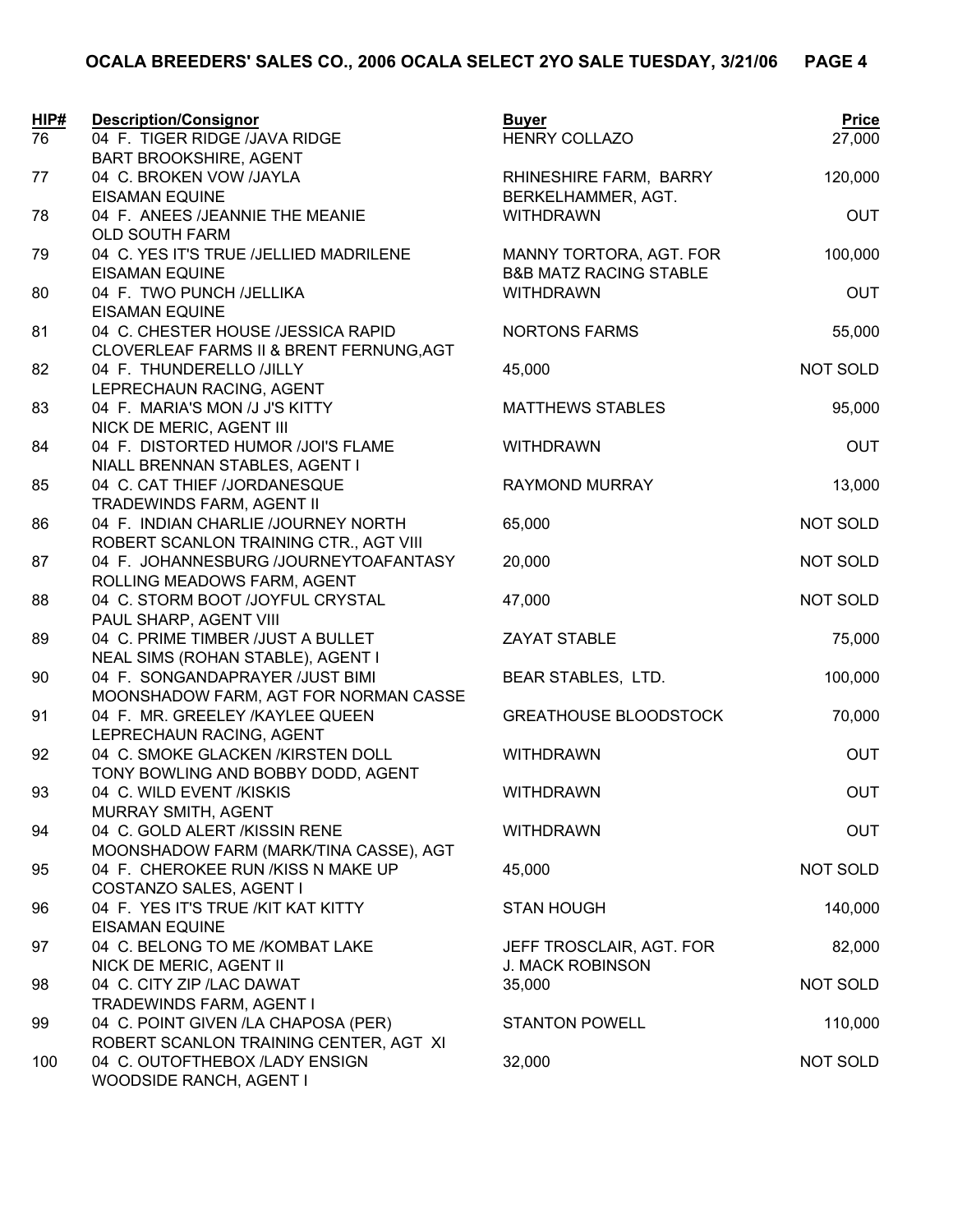| HIP#<br>101 | <b>Description/Consignor</b><br>04 C. SALT LAKE /LADY MANOLO                   | <b>Buyer</b><br>TIM RITVO, AGT. FOR             | <b>Price</b><br>150,000 |
|-------------|--------------------------------------------------------------------------------|-------------------------------------------------|-------------------------|
|             | MOONSHADOW FARM, AGT FOR NORMAN CASSE                                          | PAUL KEATING, SR.                               |                         |
| 102         | 04 C. GOLDEN MISSILE /LADY RAHY<br>E. J. SIPUS, JR., AGENT III                 | <b>CAMILLA FARMS</b>                            | 27,000                  |
| 103         | 04 C. MEADOWLAKE /LADY'S MANTLE<br>NEAL SIMS (ROHAN STABLE), AGENT II          | <b>CAPTAIN HENRY PACE</b>                       | 40,000                  |
| 104         | 04 F. RAHY /LADY TABITHA<br>NICK DE MERIC, AGENT XII                           | CHARLES H. BODEN, AGT FOR<br><b>BOBBY FLAY</b>  | 205,000                 |
| 105         | 04 C. TIGER RIDGE /LADY ZIP<br><b>OMEGA FARM, AGENT</b>                        | E. PLESA, JR AGT.                               | 55,000                  |
| 106         | 04 C. SMOKE GLACKEN /LAKE VERONICA<br>SOUTHERN CYPRESS STABLE LLC, AGENT       | 22,000                                          | <b>NOT SOLD</b>         |
| 107         | 04 C. EXPLOIT /LANAI CITY<br><b>GAYLE WOODS, AGENT III</b>                     | <b>WITHDRAWN</b>                                | <b>OUT</b>              |
| 108         | 04 F. NORTHERN AFLEET /LA PARMA<br>CRUPI'S NEW CASTLE FARM, AGENT              | FRANK C. CALABRESE, LARRY<br>RIVELLI, AGT.      | 48,000                  |
| 109         | 04 C. CHIEF SEATTLE /LAST TWO STATES<br>HALCYON HAMMOCK, AGT FOR G.RAY TRISLER | MICHAEL MACHOWSKY, AGT.                         | 140,000                 |
| 110         | 04 C. MONTBROOK /LATE NITE FAN<br>JAMES LAYDEN, AGENT                          | SANFORD H. ROBBINS                              | 70,000                  |
| 111         | 04 C. SMOKE GLACKEN /LAWANA GO FAST<br><b>EISAMAN EQUINE</b>                   | 70,000                                          | NOT SOLD                |
| 112         | 04 F. SCORPION /LEGAL RHYTHM<br>MOONSHADOW FARM (MARK/TINA CASSE), AGT         | <b>WITHDRAWN</b>                                | <b>OUT</b>              |
| 113         | 04 C. KISSIN KRIS /LEGENDARY<br><b>INDIAN PRAIRIE RANCH, AGENT</b>             | <b>WITHDRAWN</b>                                | <b>OUT</b>              |
| 114         | 04 C. FUSAICHI PEGASUS /LEGION ETRANGERE<br>TIMBER CREEK, AGENT                | <b>WITHDRAWN</b>                                | <b>OUT</b>              |
| 115         | 04 C. TRIPPI / LEO LARLA<br>TONY BOWLING AND BOBBY DODD, AGENT                 | 95,000                                          | <b>NOT SOLD</b>         |
| 116         | 04 C. STORM BOOT /LE PRIVEE<br>MOONSHADOW FARM, AGT FOR NORMAN CASSE           | KWEN KYUNG J. AGT.                              | 18,000                  |
| 117         | 04 C. DIXIE UNION /LETS GET COZZY<br>NICK DE MERIC, AGENT XXV                  | BEAR STABLES, LTD.                              | 75,000                  |
| 118         | 04 F. GULCH /LETTER OF INTENT<br>WESFIELD SALES (R & S SMITH), AGENT I         | 47,000                                          | <b>NOT SOLD</b>         |
| 119         | 04 F. STORM BOOT /LEXINGTON BELLE<br><b>OLD SOUTH FARM</b>                     | <b>CHOCTAW RACING STABLE</b>                    | 105,000                 |
| 120         | 04 C. DONERAILE COURT /LEZA<br>WAVERTREE STABLES (CIARAN DUNNE), AGT VIII      | <b>WITHDRAWN</b>                                | <b>OUT</b>              |
| 121         | 04 C. HIGH YIELD /LIBERTAIRE<br><b>MAXIMUM YIELD LLC</b>                       | LUIS ARENAS PEREZ                               | 57,000                  |
| 122         | 04 F. OFFICER /LIKELY MINISTER<br><b>EISAMAN EQUINE</b>                        | KENNETH ENGLISH & ALAN BRAUN                    | 100,000                 |
| 123         | 04 F. TOUCH GOLD /LILLYBUSTER<br>NICK DE MERIC, AGENT II                       | <b>BRUCE JACKSON, AGT</b>                       | 30,000                  |
| 124         | 04 C. NOTEBOOK /LISTENTOTHEBELLS<br>MOONSHADOW FARM, AGT FOR NORMAN CASSE      | 18,000                                          | <b>NOT SOLD</b>         |
| 125         | 04 C. MEADOWLAKE /LIVEALIFEOFLOVE<br>CRUPI'S NEW CASTLE FARM, AGENT            | <b>BRADLEY THOROUGHBRED</b><br>BROKERANGE, AGT. | 67,000                  |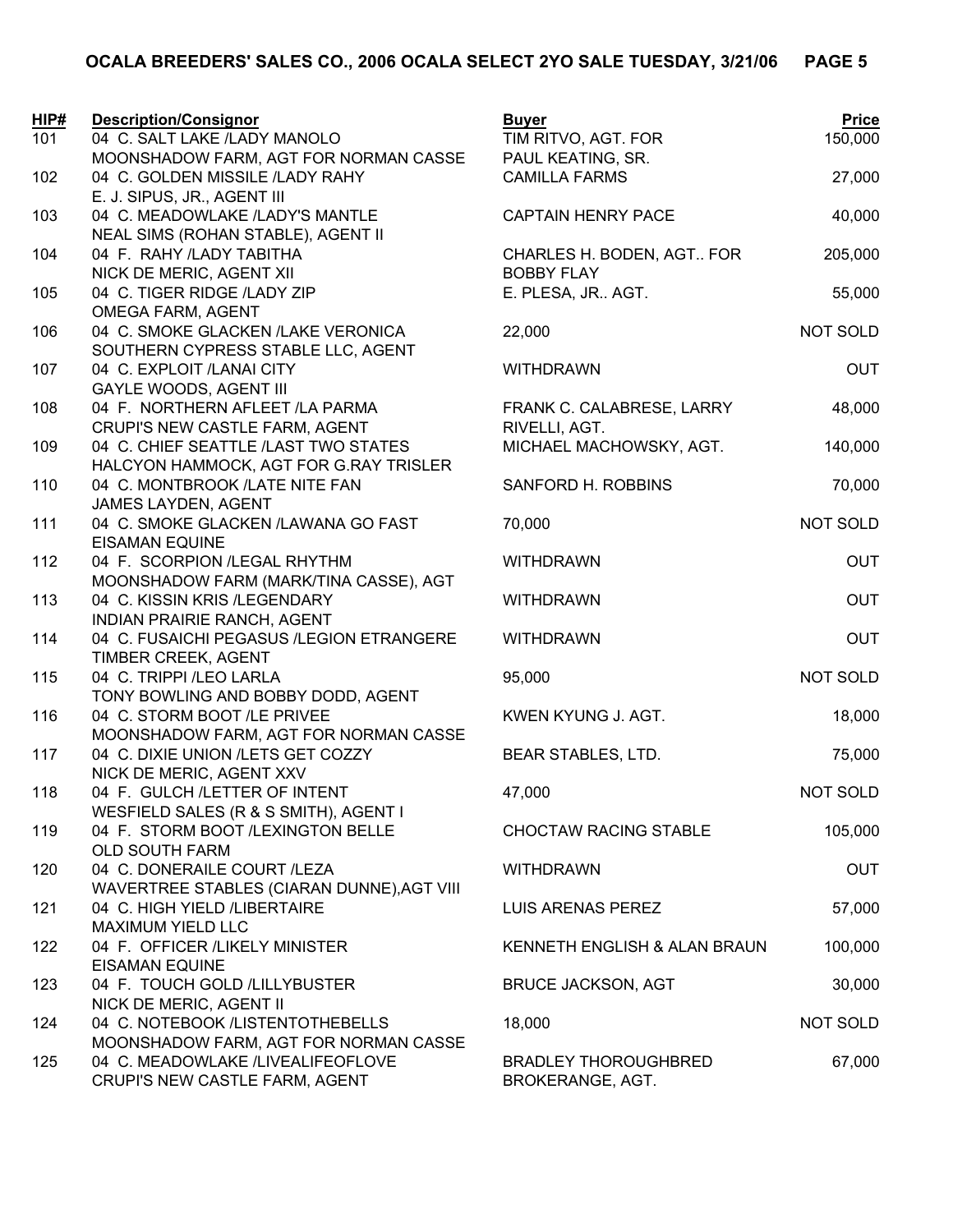| HIP# | <b>Description/Consignor</b>                                                         | <b>Buyer</b>                                   | <b>Price</b> |
|------|--------------------------------------------------------------------------------------|------------------------------------------------|--------------|
| 126  | 04 C. SYNCLINE /LOLO CREEK                                                           | <b>WITHDRAWN</b>                               | <b>OUT</b>   |
|      | <b>GAYLE WOODS, AGENT III</b>                                                        |                                                |              |
| 127  | 04 C. PRIME TIMBER /LOOKAWAY DIXIE                                                   | EDGEWOODS FARM & M. SULAM                      | 140,000      |
| 128  | MOONSHADOW FARM (MARK/TINA CASSE), AGT<br>04 C. GRAEME HALL /LORI'S EXPECTATION      | 17,000                                         | NOT SOLD     |
|      | MOONSHADOW FARM (MARK/TINA CASSE), AGT                                               |                                                |              |
| 129  | 04 F. RIZZI /LOVE DESTINY                                                            | HARRY J. ALEO                                  | 130,000      |
|      | RICKY LEPPALA, AGENT VI                                                              |                                                |              |
| 130  | 04 F. SKIP AWAY /MADAM CHAIRMAN                                                      | <b>HENRY COLLAZO</b>                           | 24,000       |
|      | O&H BLOODSTOCK (OLIVER/HUNT), AGENT II                                               |                                                |              |
| 131  | 04 F. STEPHEN GOT EVEN / MAGNOLIA POINT                                              | <b>WITHDRAWN</b>                               | <b>OUT</b>   |
|      | TRADEWINDS FARM, AGENT IV                                                            |                                                |              |
| 132  | 04 F. GRAND SLAM /MAIDEN'S LANDING                                                   | D.J. STABLE / STEVE RAVITZ                     | 160,000      |
| 133  | EXCEL BLOODSTOCK (DEBERDT/DELGUIDICE)AGT<br>04 C. SWEETSOUTHERNSAINT/MAJESTIC FOURTY | E. PLESA, JR. AGT.                             | 100,000      |
|      | <b>OCALA STUD FARMS</b>                                                              |                                                |              |
| 134  | 04 C. FRENCH ENVOY /MAJESTIC FREEDOM                                                 | <b>WITHDRAWN</b>                               | <b>OUT</b>   |
|      | AMERICAN EQUISTOCK, INC. AGENT                                                       |                                                |              |
| 135  | 04 F. CAT THIEF / MAKE KNOWN                                                         | <b>ACCLAIMED RACING STABLE</b>                 | 27,000       |
|      | SEQUEL BLOODSTOCK (BECKY THOMAS), AGENT                                              |                                                |              |
| 136  | 04 F. MARIA'S MON /MARGY                                                             | <b>WITHDRAWN</b>                               | <b>OUT</b>   |
|      | JERRY BAILEY SALES AGENCY, AGENT I                                                   |                                                |              |
| 137  | 04 F. MR. GREELEY /MARSHESLEW                                                        | DR. RONALD M. STENGEL,                         | 135,000      |
| 138  | EDDIE WOODS, AGENT XXIII<br>04 F. RED BULLET / MAS O MENO (IRE)                      | BARRY BERKELHAMMER, AGT,<br>BEAR STABLES, LTD. | 40,000       |
|      | NICK DE MERIC, AGENT I                                                               |                                                |              |
| 139  | 04 F. PRECISE END /MAYICUTIN                                                         | THOMAS S. SOLLITTO, FOR                        | 45,000       |
|      | WOODSIDE RANCH, AGENT I                                                              | CHRISTOPHER J. HALL                            |              |
| 140  | 04 F. CONCERTO /MEADOW SUNRISE                                                       | C&K STABLE, AGT. ROB BAILES                    | 55,000       |
|      | CLASSIC BLOODSTOCK (D.BRENDEMUEHL), AGT VI                                           |                                                |              |
| 141  | 04 C. SNOW RIDGE /MERRY MOTEL                                                        | 47,000                                         | NOT SOLD     |
|      | PAUL SHARP, AGENT V                                                                  |                                                |              |
| 142  | 04 F. MENIFEE /MESQUITE MISS                                                         | 55,000                                         | NOT SOLD     |
| 143  | CRUPI'S NEW CASTLE FARM, AGENT<br>04 F. THREE WONDERS /MIGHTY ACTION                 | KENNETH MC PEEK, AGT.                          | 75,000       |
|      | NICK DE MERIC, AGENT XVI                                                             |                                                |              |
| 144  | 04 C. HALO'S IMAGE /MINORE AFFAIR                                                    | <b>WITHDRAWN</b>                               | <b>OUT</b>   |
|      | MOONSHADOW FARM (MARK/TINA CASSE), AGT                                               |                                                |              |
| 145  | 04 C. GRAEME HALL /MINUTES INTO HOURS                                                | <b>WITHDRAWN</b>                               | <b>OUT</b>   |
|      | MOONSHADOW FARM (MARK/TINA CASSE), AGT                                               |                                                |              |
| 146  | 04 C. BROKEN VOW /MISS LOUISIANA                                                     | <b>WITHDRAWN</b>                               | <b>OUT</b>   |
|      | EDDIE WOODS, AGENT LI                                                                |                                                |              |
| 147  | 04 C. BRAHMS /MISS MADELEINE<br>ROBERT SCANLON TRAINING CENTER, AGT V                | 30,000                                         | NOT SOLD     |
| 148  | 04 F. TRIPPI /MISS MUSCLES                                                           | <b>ERIC FEIN</b>                               | 50,000       |
|      | OCALA STUD FARMS, AGENT                                                              |                                                |              |
| 149  | 04 C. DYNAFORMER /MISSUMA                                                            | DAVID CARROLL, AGT. FOR                        | 130,000      |
|      | NICK DE MERIC, AGENT IX                                                              | J. HENDRICKS & R. JUSTICE                      |              |
| 150  | 04 C. LEMON DROP KID /MOMENTS DELIGHT                                                | <b>VICKIE FOLEY</b>                            | 115,000      |
|      | STRAIGHTAWAY FARM WEST (M.BOWLING), AGT                                              |                                                |              |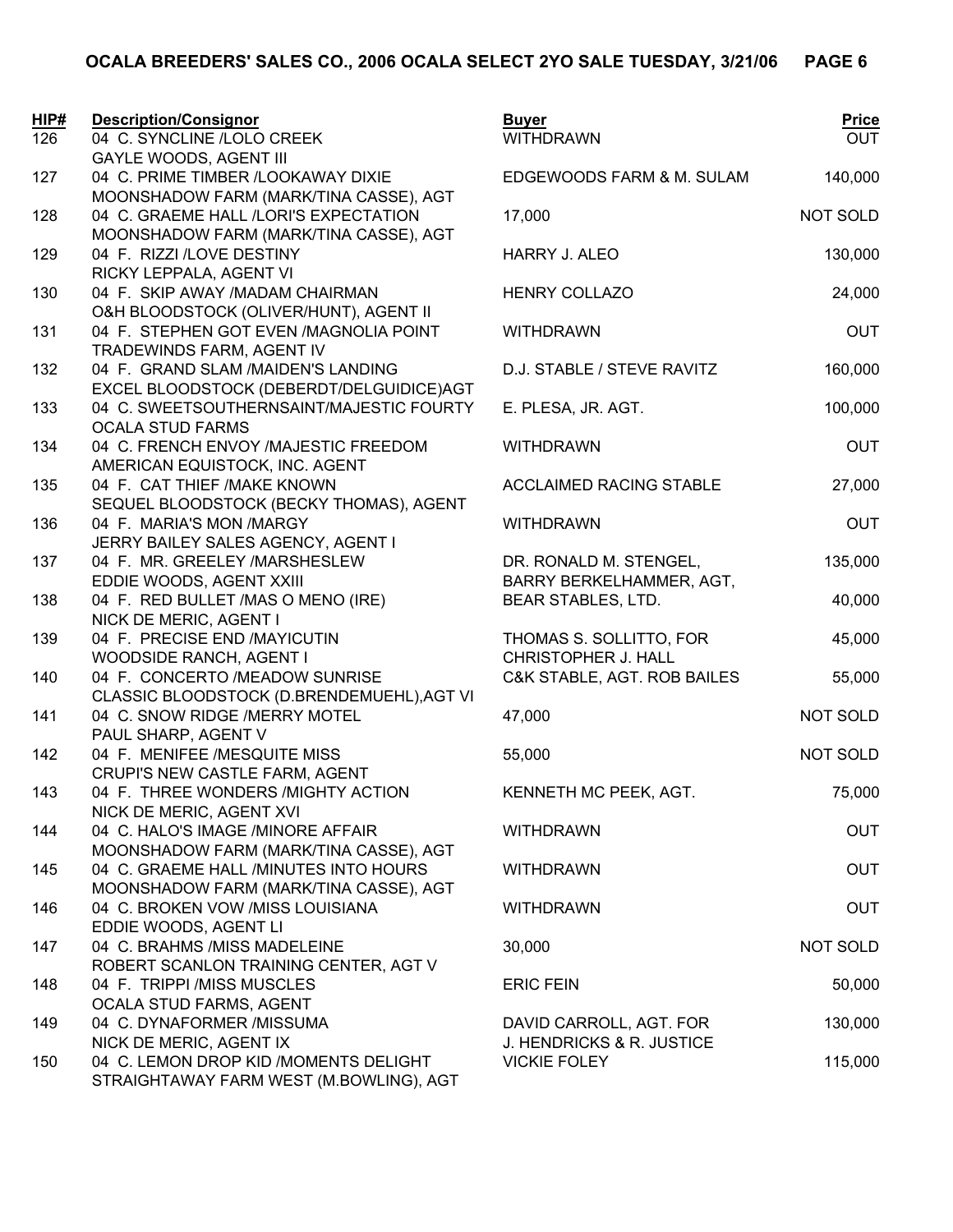| HIP# | <b>Description/Consignor</b>                                                          | <b>Buyer</b>                                             | <b>Price</b>    |
|------|---------------------------------------------------------------------------------------|----------------------------------------------------------|-----------------|
| 151  | 04 C. INTIDAB / MONINA<br>NIALL BRENNAN STABLES, AGENT II                             | <b>WITHDRAWN</b>                                         | <b>OUT</b>      |
| 152  | 04 C. DELAWARE TOWNSHIP / MOTHER MAGOO                                                | <b>WITHDRAWN</b>                                         | <b>OUT</b>      |
| 153  | EXCEL BLOODSTOCK (DEBERDT/DELGUIDICE)AGT<br>04 C. CRAFTY PROSPECTOR / MOUNTAIN MELODY | NOLAN HAJAL, AGT.                                        | 30,000          |
| 154  | TIMBER CREEK, AGENT<br>04 F. SEA OF SECRETS /MPUNGA<br><b>GAYLE WOODS, AGENT I</b>    | 47,000                                                   | <b>NOT SOLD</b> |
| 155  | 04 C. COMMENDABLE /MS. D. D. WALTON<br>M & H TRAINING AND SALES, AGENT II             | BUZZ CHACE, AGT.                                         | 120,000         |
| 156  | 04 F. INCLUDE /MS JAGUAR TYPE<br>MURRAY SMITH, AGENT                                  | TIM RITVO, AGT. FOR<br>PAUL KEATING, SR.                 | 85,000          |
| 157  | 04 F. MAZEL TRICK /MUSKOKA ICE<br>NICK DE MERIC, AGENT II                             | <b>WITHDRAWN</b>                                         | <b>OUT</b>      |
| 158  | 04 F. DELAWARE TOWNSHIP / MYFRIEND EMILY<br>E. J. SIPUS, JR., AGENT I                 | 30,000                                                   | NOT SOLD        |
| 159  | 04 C. FOREST CAMP / MY GIDGET<br>WOODSIDE RANCH, AGENT II                             | PAT SYMONS                                               | 85,000          |
| 160  | 04 C. STORMY ATLANTIC /MY LADY MARINE<br>NICK DE MERIC, AGENT I                       | THOMAS E. TABB                                           | 27,000          |
| 161  | 04 F. SONGANDAPRAYER /MY SPECIAL K'S<br>CLOVERLEAF FARMS II & BRENT FERNUNG, AGT      | D. MELIN, E. PLESA, AGT.                                 | 170,000         |
| 162  | 04 F. BLACK MINNALOUSHE /MYSTERY CITY<br>W. D. NORTH, AGENT I                         | THOMAS S. SOLLITTO FOR<br>CHRISTOPHER J. HALL            | 32,000          |
| 163  | 04 F. GULCH /MY WHITE CORVETTE<br><b>EISAMAN EQUINE</b>                               | FRANK A. ALEXANDER, AGT.                                 | 100,000         |
| 164  | 04 C. MONTBROOK /NAKED ROYALTY<br>RICKY LEPPALA, AGENT V                              | <b>WITHDRAWN</b>                                         | <b>OUT</b>      |
| 165  | 04 C. UNBRIDLED TIME /NATHALIE'S<br>OFF THE HOOK LLC, AGENT II                        | <b>ROGER SCHICK</b>                                      | 14,000          |
| 166  | 04 C. SALT LAKE /NATURAL LOOK<br>OLD SOUTH FARM                                       | HARRY BENSON, AGT. FOR<br><b>JOHN PATITUCCI</b>          | 60,000          |
| 167  | 04 C. BLACK MINNALOUSHE /NEWFANGLED<br><b>OMEGA FARM, AGENT</b>                       | <b>WITHDRAWN</b>                                         | <b>OUT</b>      |
| 168  | 04 C. ARCH /NIGHT BREEZE<br>MOONSHADOW FARM (MARK/TINA CASSE), AGT                    | <b>WITHDRAWN</b>                                         | <b>OUT</b>      |
| 169  | 04 C. EXPLOIT /NOBLE PURSUIT<br>OFF THE HOOK LLC, AGENT IV                            | W. PEARCE                                                | 60,000          |
| 170  | 04 C. JUDGE T C /NOBODY'S ANGEL<br>MURRAY SMITH, AGENT                                | <b>WITHDRAWN</b>                                         | <b>OUT</b>      |
| 171  | 04 F. ALLEN'S PROSPECT / NO EXTRA CHARGE<br>CARY FROMMER, AGENT II                    | RHINESHIRE FARM, BARRY<br>BERKELHAMMER, AGT.             | 190,000         |
| 172  | 04 C. TIGER RIDGE /NO MUD ON ME<br><b>EISAMAN EQUINE</b>                              | MANNY TORTORA, AGT.<br><b>B&amp;B MATZ RACING STABLE</b> | 97,000          |
| 173  | 04 F. SNOW RIDGE /NORA NOVEMBER<br>OFF THE HOOK LLC, AGENT II                         | EDUARDO CARTAYA,<br>(MARIA'S FARM)                       | 17,000          |
| 174  | 04 C. TRIPPI / NORIKA<br>OLD SOUTH FARM                                               | ALEX & JO ANN LIEBLONG                                   | 75,000          |
| 175  | 04 F. TALE OF THE CAT /NORMA'S LEGACY<br>HARTLEY / DE RENZO THOROUGHBREDS, AGENT      | <b>WITHDRAWN</b>                                         | <b>OUT</b>      |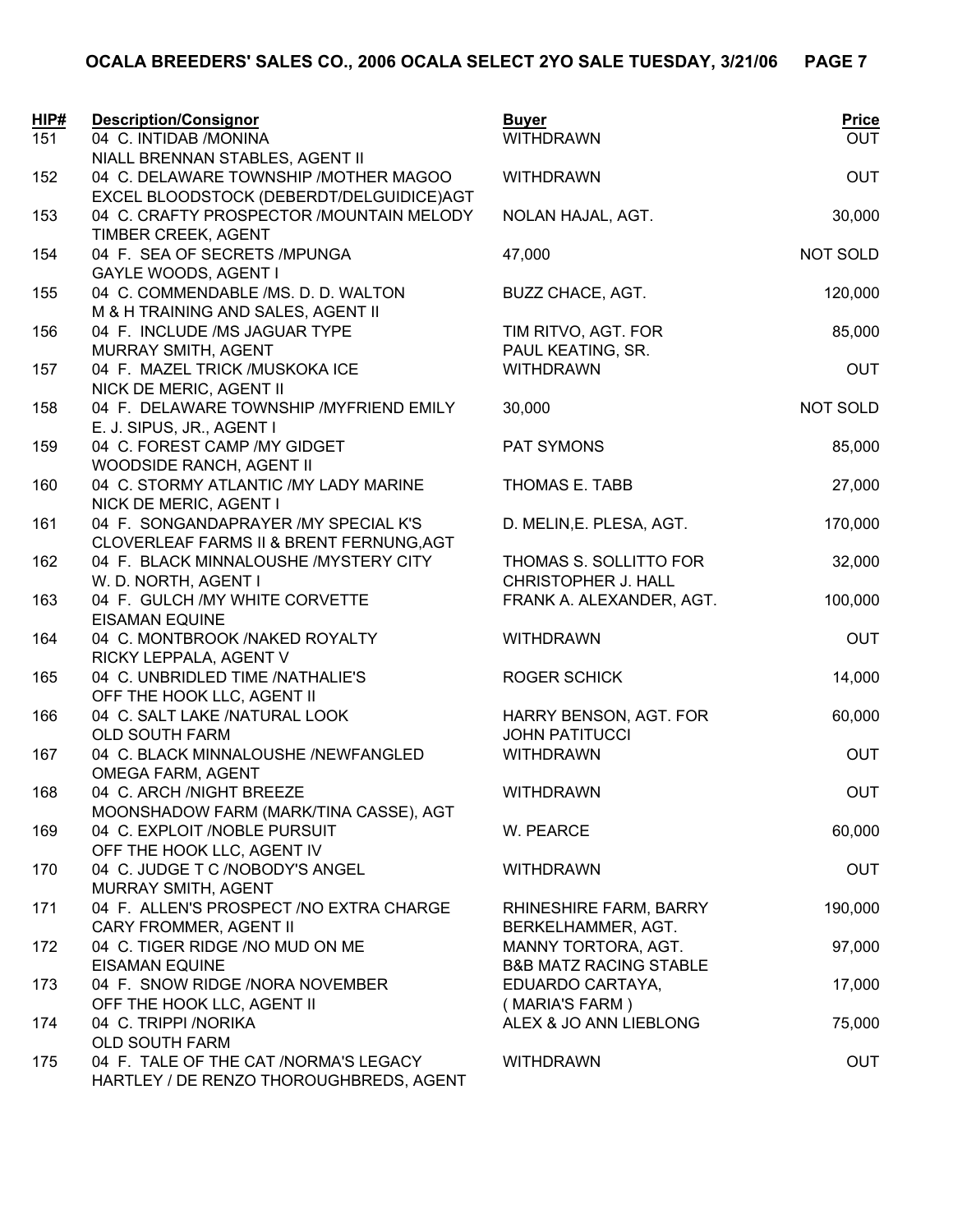| HIP# | <b>Description/Consignor</b>                                               | <b>Buyer</b>                                          | <b>Price</b>    |
|------|----------------------------------------------------------------------------|-------------------------------------------------------|-----------------|
| 176  | 04 C. CAPE TOWN /NORTHERN GUIDE                                            | RHINESHIRE FARM, BARRY                                | 160,000         |
|      | HALCYON HAMMOCK, FOR G RAY TRISLER ET AL                                   | BERKELHAMMER, AGT.                                    |                 |
| 177  | 04 C. STORM BOOT /NORTHERN SWAVA<br>PAUL SHARP, AGENT III                  | <b>MARC WEXLER</b>                                    | 100,000         |
| 178  | 04 F. FOREST CAMP /NOTABLE SWORD                                           | <b>WITHDRAWN</b>                                      | <b>OUT</b>      |
|      | MURRAY SMITH, AGENT                                                        |                                                       |                 |
| 179  | 04 C. CAT'S AT HOME /NOT SO PLEASANT                                       | J.C. CATANESE, AGT.                                   | 42,000          |
|      | SEQUEL BLOODSTOCK (BECKY THOMAS), AGENT                                    |                                                       |                 |
| 180  | 04 C. MIZZEN MAST /NUMUTHEJ                                                | <b>WITHDRAWN</b>                                      | <b>OUT</b>      |
|      | PAUL SHARP, AGENT X                                                        |                                                       |                 |
| 181  | 04 C. OFFICER / OCEAN VIEW                                                 | <b>FRANK FLETCHER RACING</b>                          | 190,000         |
|      | NICK DE MERIC, AGENT X                                                     | <b>OPERATION</b>                                      |                 |
| 182  | 04 C. HENNESSY /OGY'S THREAT                                               | <b>TED HOOVER</b>                                     | 30,000          |
|      | NICK DE MERIC, AGENT VI                                                    |                                                       |                 |
| 183  | 04 F. GOLDEN MISSILE /OPERATE QUICK                                        | GARY CONTESSA, AGT. FOR                               | 80,000          |
|      | TONY BOWLING AND BOBBY DODD, AGENT                                         | <b>DARLENE BILINSKI</b>                               |                 |
| 184  | 04 C. YES IT'S TRUE /ORANGE MOTIFF                                         | <b>WITHDRAWN</b>                                      | <b>OUT</b>      |
| 185  | WAVERTREE STABLES (CIARAN DUNNE), AGT I<br>04 C. STRAIGHT MAN /ORIGINALITY | <b>WITHDRAWN</b>                                      | <b>OUT</b>      |
|      | PAUL SHARP, AGENT X                                                        |                                                       |                 |
| 186  | 04 C. UNBRIDLED TIME /OUTRAGEOUS LIE                                       | 37,000                                                | NOT SOLD        |
|      | JAMES LAYDEN, AGENT                                                        |                                                       |                 |
| 187  | 04 C. SILVER GHOST / PARIS GEM                                             | <b>BRIAN KORINER</b>                                  | 55,000          |
|      | ROBERT HARRIS, AGENT I                                                     |                                                       |                 |
| 188  | 04 F. FIVE STAR DAY /PARTIAL PROFIT                                        | <b>WITHDRAWN</b>                                      | <b>OUT</b>      |
|      | TRADEWINDS FARM, AGENT III                                                 |                                                       |                 |
| 189  | 04 F. BROKEN VOW /PAY ON DEMAND                                            | 77,000                                                | <b>NOT SOLD</b> |
|      | IAN VICKERS, AGENT                                                         |                                                       |                 |
| 190  | 04 C. MONTBROOK /PENNY BLUES                                               | 140,000                                               | <b>NOT SOLD</b> |
|      | NIALL BRENNAN STABLES, AGENT I                                             |                                                       |                 |
| 191  | 04 C. MARIA'S MON /PENNY'S GOLD<br><b>EISAMAN EQUINE</b>                   | <b>TIMBER BAY FARM</b>                                | 160,000         |
| 192  | 04 C. HOLY BULL /PENRUTH                                                   | 19,000                                                | NOT SOLD        |
|      | WELCOME GATE FARM, AGENT                                                   |                                                       |                 |
| 193  | 04 C. IS IT TRUE /PERMISSIVE                                               | <b>FRANK ALESIA</b>                                   | 55,000          |
|      | TIMBER CREEK, AGENT                                                        |                                                       |                 |
| 194  | 04 C. INCLUDE /PETITE'S DOWERY                                             | BARRY BERKELHAMMER, AGT.                              | 35,000          |
|      | SOUTHERN CYPRESS STABLE LLC, AGENT                                         |                                                       |                 |
| 195  | 04 F. FOREST CAMP /PIANO AFFECT                                            | DAN KENNY, AGT.                                       | 45,000          |
|      | MOONSHADOW FARM (MARK/TINA CASSE), AGT                                     |                                                       |                 |
| 196  | 04 C. TALE OF THE CAT /PICTURESQUE LADY                                    | <b>WITHDRAWN</b>                                      | <b>OUT</b>      |
|      | CRUPI'S NEW CASTLE FARM, AGENT                                             |                                                       |                 |
| 197  | 04 C. MORE THAN READY /PIELET<br>NICK DE MERIC, AGENT I                    | <b>BRADLEY THOROUGHBRED</b><br><b>BROKERAGE, AGT.</b> | 34,000          |
| 198  | 04 F. GOOD AND TOUGH /PIERPONT ACCOUNT                                     | <b>BRADLEY THOROUGHBRED</b>                           | 50,000          |
|      | EDDIE WOODS, AGENT XII                                                     | <b>BROKERAGE, AGT.</b>                                |                 |
| 199  | 04 C. GOLDEN MISSILE /PLATINUM CODE                                        | 55,000                                                | <b>NOT SOLD</b> |
|      | ROBERT HARRIS, AGENT VI                                                    |                                                       |                 |
| 200  | 04 C. KING CUGAT /PLAY DATE                                                | <b>WITHDRAWN</b>                                      | OUT             |
|      | MOONSHADOW FARM (MARK/TINA CASSE), AGT                                     |                                                       |                 |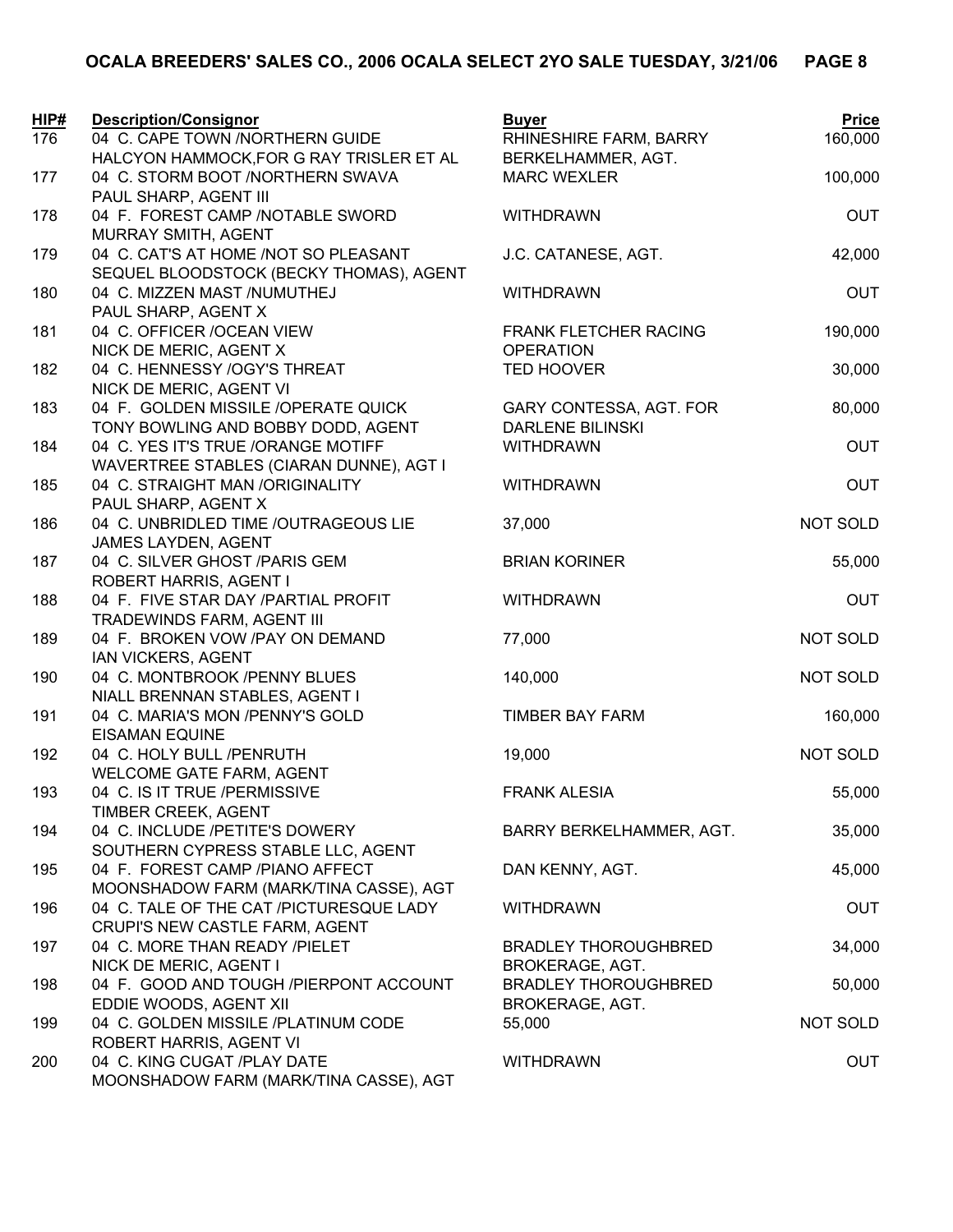| <b>HIP#</b> | <b>Description/Consignor</b>                                           | <b>Buyer</b>               | <b>Price</b> |
|-------------|------------------------------------------------------------------------|----------------------------|--------------|
| 201         | 04 C. DIXIE UNION /PLEASANT BOOM                                       | BEAR STABLES, LTD.         | 70,000       |
|             | SOUTHERN CYPRESS STABLE LLC, AGENT                                     |                            |              |
| 202         | 04 C. PHONE TRICK /PLEASENT RING                                       | 72,000                     | NOT SOLD     |
|             | LONGORIA TRAINING & SALES, INC.                                        |                            |              |
| 203         | 04 F. WAGON LIMIT /POACH                                               | <b>JOHN FORT</b>           | 110,000      |
|             | M & H TRAINING AND SALES, AGENT III                                    |                            |              |
| 204         | 04 C. YES IT'S TRUE /POLKA DOT MISS<br>NIALL BRENNAN STABLES, AGENT XV | JOE CALASCIBETTA, AGT.     | 55,000       |
| 205         | 04 C. A.P. INDY /POOLESTA (IRE)                                        | DARLEY STABLE              | 250,000      |
|             | W. D. NORTH, AGENT II                                                  |                            |              |
| 206         | 04 F. TWO PUNCH /POWER OF BEAUTY                                       | 50,000                     | NOT SOLD     |
|             | NEW EPISODE TRAINING CENTER, INC., AGENT                               |                            |              |
| 207         | 04 F. GOOD AND TOUGH /PRECIOUS CHOICE                                  | JOSEPH ORSENO, JR.         | 22,000       |
|             | SEQUEL BLOODSTOCK (BECKY THOMAS), AGENT                                |                            |              |
| 208         | 04 F. CAPOTE /PRECIOUS CLARE                                           | <b>DOMINIC GALLUSCIO</b>   | 20,000       |
|             | ROBERT MC ELROY, AGENT II                                              |                            |              |
| 209         | 04 C. TIGER RIDGE /PREMIUM SPICE                                       | <b>WITHDRAWN</b>           | <b>OUT</b>   |
|             | TONY BOWLING AND BOBBY DODD, AGENT                                     |                            |              |
| 210         | 04 F. LEAR FAN /PRETTY CITY                                            | BUZZ CHACE, AGT. FOR       | 110,000      |
|             | MOONSHADOW FARM, AGT FOR NORMAN CASSE                                  | <b>WEST POINT TB.</b>      |              |
| 211         | 04 F. TALE OF THE CAT /PRETTY 'N SMART                                 | 32,000                     | NOT SOLD     |
| 212         | EDDIE WOODS, AGENT XXXV                                                | <b>FANTASY LANE STABLE</b> |              |
|             | 04 F. MONTBROOK /PRETTY RUN<br>SEQUEL BLOODSTOCK (BECKY THOMAS), AGENT |                            | 42,000       |
| 213         | 04 F. GLITTERMAN /PRETTY SHARP KATE                                    | <b>WITHDRAWN</b>           | <b>OUT</b>   |
|             | SOLITARY OAK FARM (DANNY PATE), AGENT II                               |                            |              |
| 214         | 04 C. DIXIELAND BAND /PRETTY TRICKY                                    | <b>WITHDRAWN</b>           | <b>OUT</b>   |
|             | NIALL BRENNAN STABLES, AGENT III                                       |                            |              |
| 215         | 04 F. EL CORREDOR /PREVIEWED                                           | <b>NEVER TELL FARM</b>     | 210,000      |
|             | HARTLEY / DE RENZO THOROUGHBREDS, AGENT                                |                            |              |
| 216         | 04 F. LEMON DROP KID / PRIME INVESTOR                                  | SOLAIRO, LLC               | 60,000       |
|             | TRUE SOUTH LLC                                                         |                            |              |
| 217         | 04 C. OFFICER / PRIM FLOWER                                            | STEVEN W. YOUNG, AGT.      | 75,000       |
|             | EXCEL BLOODSTOCK (DEBERDT/DELGUIDICE)AGT                               |                            |              |
| 218         | 04 C. BUDDHA /PRINCESS HALO                                            | 95,000                     | NOT SOLD     |
| 219         | JAMES LAYDEN, AGENT<br>04 C. CITY ZIP / PRIVATE IDAHO                  | ELR CORP.                  | 85,000       |
|             | CRUPI'S NEW CASTLE FARM, AGENT                                         |                            |              |
| 220         | 04 C. STEPHEN GOT EVEN / PRIVATE LAKE                                  | <b>WITHDRAWN</b>           | <b>OUT</b>   |
|             | SANDRA MURPHY, AGENT                                                   |                            |              |
| 221         | 04 C. BUDDHA /PRIVILEGED SPEECH                                        | <b>CLARENCE WALKER</b>     | 17,000       |
|             | <b>EISAMAN EQUINE</b>                                                  |                            |              |
| 222         | 04 F. HOLY BULL /PROSPECT RUNNER                                       | JERRY D. LEE               | 55,000       |
|             | CLASSIC BLOODSTOCK (D.BRENDEMUEHL), AGT I                              |                            |              |
| 223         | 04 C. TWO PUNCH /PROUD PLAYMAKER                                       | BUZZ CHACE, AGT. FOR       | 160,000      |
|             | WAVERTREE STABLES (CIARAN DUNNE), AGT VII                              | <b>WEST POINT TB.</b>      |              |
| 224         | 04 C. VALID EXPECTATIONS/PROUDTOBEAPRADO                               | 32,000                     | NOT SOLD     |
|             | ROBERT HARRIS, AGENT I                                                 |                            |              |
| 225         | 04 C. DIXIE UNION /PULLA SURPRISE                                      | 90,000                     | NOT SOLD     |
|             | TRUE SOUTH LLC, AGENT II                                               |                            |              |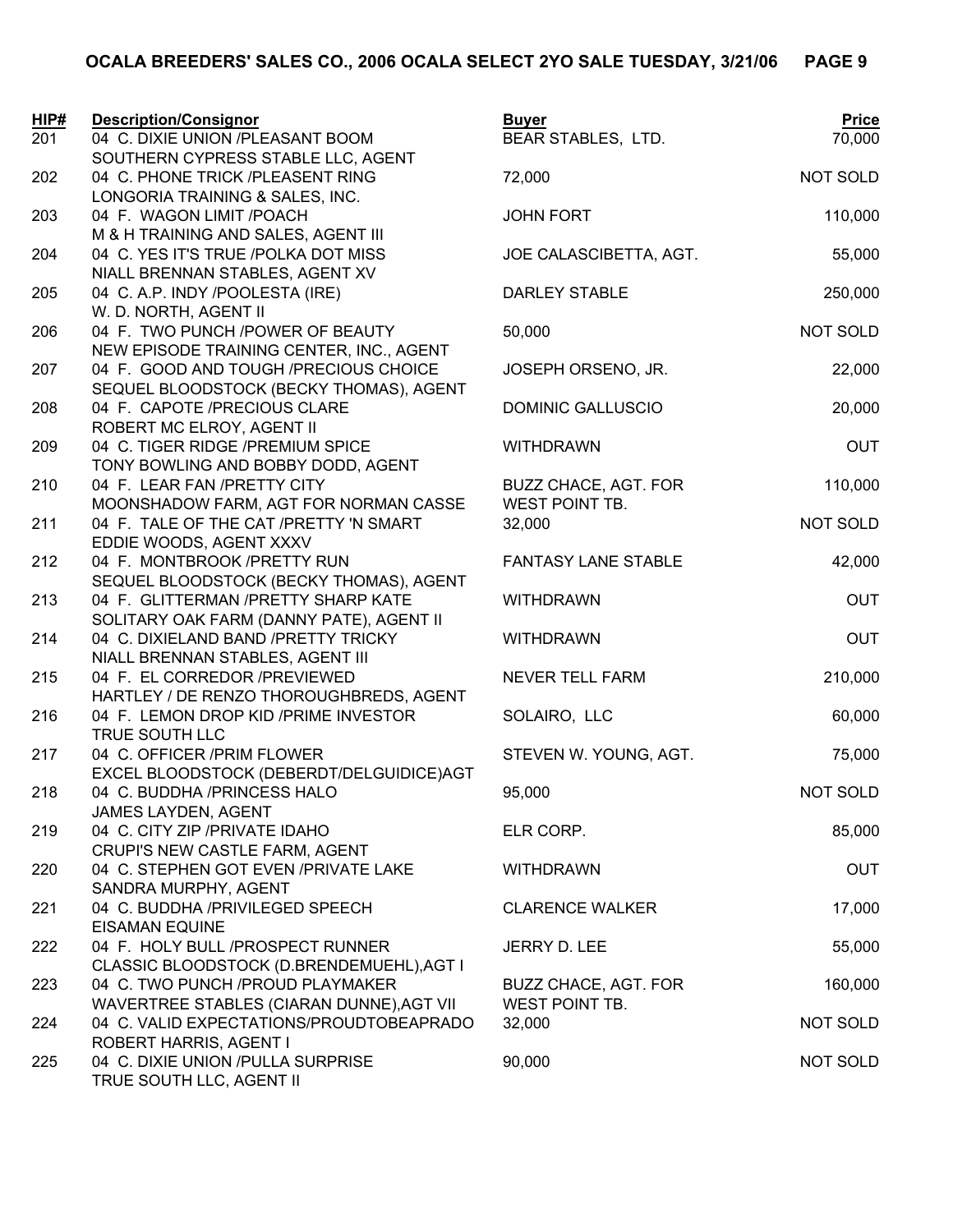| HIP# | <b>Description/Consignor</b>                          | <b>Buyer</b>              | <b>Price</b>    |
|------|-------------------------------------------------------|---------------------------|-----------------|
| 226  | 04 F. SILVER CHARM /PURE CHARM                        | KIM, JAE YOUNG, AGT.      | 18,000          |
|      | HALCYON HAMMOCK, AGT FOR G.RAY TRISLER                |                           |                 |
| 227  | 04 C. WEST ACRE /PURRFECT HERITAGE                    | <b>JOSEPH BROCKLEBANK</b> | 120,000         |
|      | EXCEL BLOODSTOCK (DEBERDT/DELGUIDICE)AGT              |                           |                 |
| 228  | 04 F. BUDDHA /QU' APPELLE                             | <b>WITHDRAWN</b>          | OUT             |
|      | WOODHAVEN FARM, AGENT                                 |                           |                 |
| 229  | 04 F. CHEROKEE RUN / QUARTEIRA                        | ROBERTO ORTIZ DE PAZ      | 42,000          |
|      | RICKY LEPPALA, AGENT II                               |                           |                 |
| 230  | 04 F. MORE THAN READY / QUEEN CRAB                    | PETE MILLER, AGT. FOR     | 40,000          |
|      | COSTANZO SALES, AGENT I                               | <b>GERSON RACING</b>      |                 |
| 231  | 04 C. RED BULLET /QUEEN OF THE ICE                    | 57,000                    | NOT SOLD        |
|      | WAVERTREE STABLES (CIARAN DUNNE), AGT I               |                           |                 |
| 232  | 04 C. MENIFEE /QUICK RHYTHM<br>SARA YUTANI, AGENT     | LUIS ARENAS PEREZ         | 70,000          |
| 233  | 04 C. SMOKE GLACKEN / QUIET RUMOUR                    | FRANK A. ALEXANDER, AGT.  | 85,000          |
|      | NIALL BRENNAN STABLES, AGENT V                        |                           |                 |
| 234  | 04 F. DIXIE UNION / RARE CAT                          | BEAR STABLES, LTD.        | 75,000          |
|      | NIALL BRENNAN STABLES, AGENT VIII                     |                           |                 |
| 235  | 04 F. JUMP START / RARE FLIGHT                        | <b>WITHDRAWN</b>          | <b>OUT</b>      |
|      | NIALL BRENNAN STABLES, AGENT XIX                      |                           |                 |
| 236  | 04 F. CAT THIEF /REALLY QUICK                         | W. BILL MC CLELLAN        | 60,000          |
|      | STEPHENS THOROUGHBREDS, AGENT FOR PARAGON FARM        |                           |                 |
| 237  | 04 F. DIXIE UNION /REALLY TOPS                        | BEAR STABLES, LTD.        | 17,000          |
|      | ROBERT HARRIS, AGENT IV                               |                           |                 |
| 238  | 04 F. SNOW RIDGE / RED HOT JANE                       | <b>WITHDRAWN</b>          | <b>OUT</b>      |
|      | NIALL BRENNAN, AGT FOR BLOODSTOCK 2005                |                           |                 |
| 239  | 04 C. RAHY / REGAL VICTRESS                           | <b>ERIK AMLIE</b>         | 75,000          |
|      | NICK DE MERIC, AGENT XIV                              |                           |                 |
| 240  | 04 C. INCLUDE /REGENTS SIGNET                         | <b>MARC WEXLER</b>        | 110,000         |
|      | CRUPI'S NEW CASTLE FARM, AGENT                        |                           |                 |
| 241  | 04 C. DEPUTY COMMANDER /REGRETS ONLY                  | <b>DARLEY STABLE</b>      | 475,000         |
|      | NIALL BRENNAN STABLES, AGENT XVII                     |                           |                 |
| 242  | 04 C. CITY ZIP / REPAST                               | PAT SYMONS                | 160,000         |
|      | INDIAN PRAIRIE RANCH, AGENT                           |                           |                 |
| 243  | 04 C. STRAIGHT MAN / RHODESIAN ROMANCE                | ALAN R. COOK              | 110,000         |
|      | NEW EPISODE TRAINING CENTER, INC., AGENT              |                           |                 |
| 244  | 04 F. WILD RUSH / RISEN ROXIE                         | <b>WITHDRAWN</b>          | <b>OUT</b>      |
|      | MAYBERRY FARM, AGENT<br>04 C. FORESTRY / ROBINS REIGN | NOLAN HAJAL, AGT.         | 55,000          |
| 245  | O&H BLOODSTOCK (OLIVER/HUNT), AGENT I                 |                           |                 |
| 246  | 04 C. RICHTER SCALE /ROMANTIC PRO                     | 23,000                    | <b>NOT SOLD</b> |
|      | TIMBER CREEK, AGENT                                   |                           |                 |
| 247  | 04 C. HENNESSY / ROMANTIC TRYST                       | <b>GARY DAVIDSON</b>      | 65,000          |
|      | CRUPI'S NEW CASTLE FARM, AGENT                        | (GM SQUARED LLC)          |                 |
| 248  | 04 F. NORTHERN AFLEET /ROYAL D'OR                     | <b>WITHDRAWN</b>          | OUT             |
|      | OFF THE HOOK LLC, AGENT III                           |                           |                 |
| 249  | 04 C. HIGH YIELD /ROYAL IMAGE                         | CARLOS J. OYOLA / RIVERA  | 32,000          |
|      | STRAIGHTAWAY FARM WEST (M.BOWLING), AGT               |                           |                 |
| 250  | 04 C. FORESTRY /RUNAWAY ROYALTY                       | 42,000                    | <b>NOT SOLD</b> |
|      | HALCYON HAMMOCK, AGT FOR G.RAY TRISLER                |                           |                 |